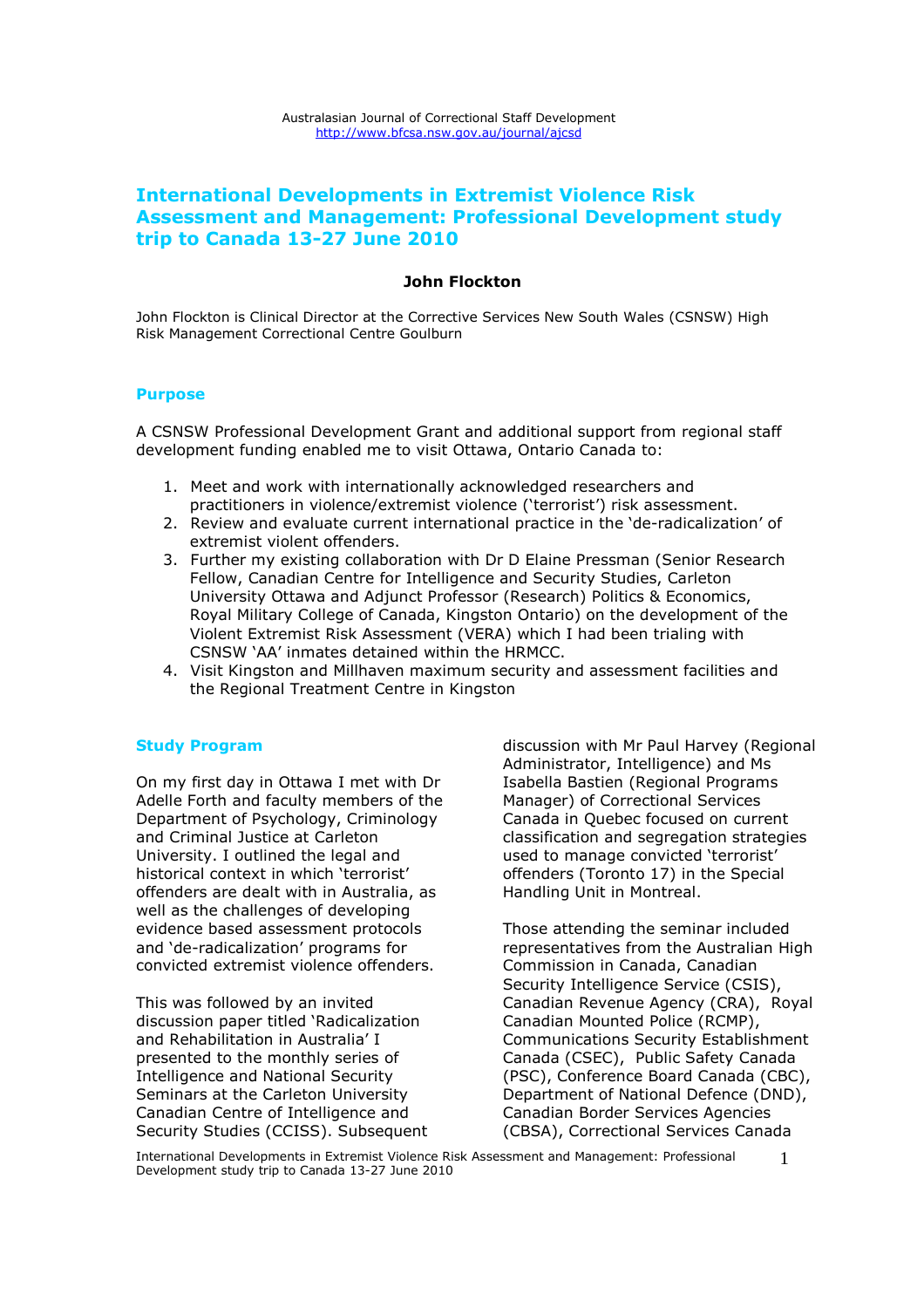(CSC), and faculty members of the Norma Pattison School of International Affairs.

I met with Dr Jim Bonta (Director Corrections Research) and Dr R. Karl Hanson (Senior Research Officer, Corrections Research) to discuss current developments in structured clinical/professional judgment (SPJ) approaches to violence and sex offender risk assessment with particular reference to the revision of the Violent Extremist Risk Assessment (VERA).

Discussions with Dr Fred Bellemore (Senior Psychologist) and Dr Jeremy Mills (Senior Regional Psychologist) of Correctional Services Canada (CSC) provided information on current assessment and correctional practices in relation to the recent convictions and sentencing of the 'Toronto 17'.

I met with Mr Luciano Bentenuto (Deputy Director, Tactical Intelligence & Operations) who spoke of his experiences in developing a correctional model for organized crime and motor cycle gang offenders, including the security classification and segregation of gang leaders from other gang members/followers and general offenders in the prison system. This proved relevant to both intelligence linked and behavioural risk assessment outlined by Ms Melissa Martineau (Criminologist and Team Leader) from the Behavioural Sciences Risk Assessment Operational Support Unit of the Royal Canadian Mounted Police.

Discussions with Mr Christopher Dean and Ms Monica Lloyd, Principal Psychologists with the Extremist Team, Rehabilitation Services Group, National Offender Management Services in UK provided valuable comment on classification and placement, emerging guidelines for assessment of extremist offenders and the current status and content of 'de-radicalization' programs. The dispersal of high risk extremist

violent offenders in maximum security facilities within the UK correctional system rather than collective segregation was discussed, as was initial evaluation of 'disengagement' strategies with less radicalized and community placed offenders on release.

A two day visit to Kingston provided discussion with senior correctional management and psychology and programs staff at both Kingston Penitentiary and Millhaven maximum security and reception institutions. Current extremist violence risk and admission assessment protocols and practices were considered with reference to the recent convictions and sentencing of the 'Toronto 17' and their subsequent security classification and placement.

The visit to the Regional Treatment Centre within Kingston Penitentiary allowed an insight into a different model of custody based mental health services which are part of Correctional Services Canada. Dr Jan Looman, Director, outlined assessment and treatment practices within the intensive custody based sex offender program.

#### **Outcomes**

It is envisaged that the following outcomes from my study visit to Canada will contribute to the further development of custodial management and program options for convicted extremist violence offenders:

1. An appreciation that the current status and prediction of extremist violence reoffending risk arising from both custody and community disengagement/de-radicalization programs is uncertain, and that the measurement of success remains a major challenge. What works in one jurisdiction can prove to be counterproductive in another.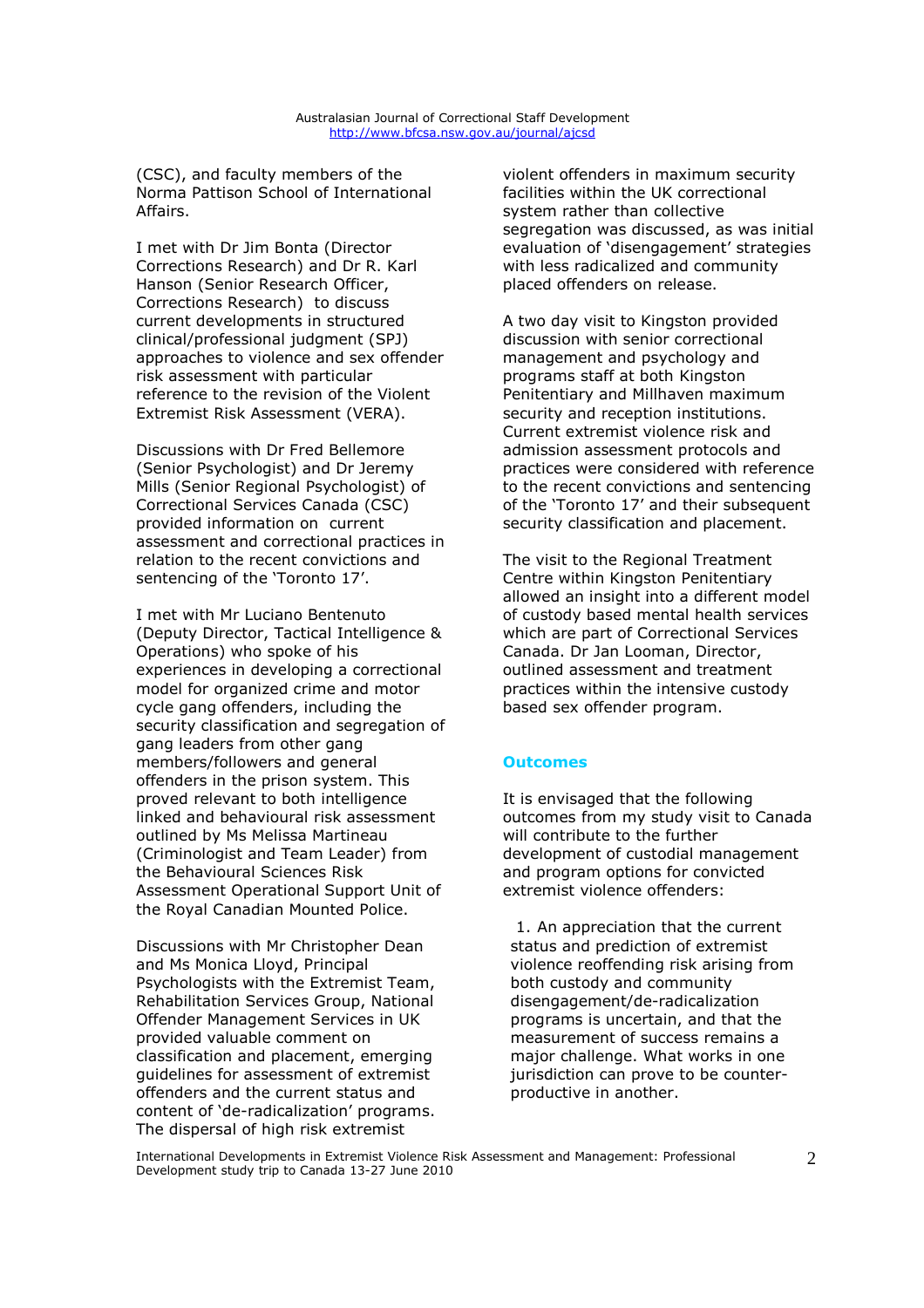#### Australasian Journal of Correctional Staff Development http://www.bfcsa.nsw.gov.au/journal/ajcsd

2.A general consensus that 'deradicalization' refers to the cognitive change in beliefs, ideology and desistance, while 'disengagement' refers to a verifiable change in behaviour evidenced by a shift from violent to non-violent (e.g. political) activity. There is evidence that many former 'terrorists' have been disengaged while remaining radicalized to what remains for them a worthwhile cause.

3.Clearly identified operational and behavioural objectives need to be established as part of the disengagement process. These can include reduced involvement in extremist violent activity and associations, participation in offence related assessment and intervention programs, and commitment to relevant education and training.

4.An acceptance that the prison environment can provide opportunities for disengagement and contribute to other efforts to reduce 'terrorism' and violent radicalization

5. The most promising and effective programs appear to take into account multiple factors including the structure and norms of the society and culture from which the offender originates. Identified individual 'push' and/or 'pull' factors and collective needs including ideological/faith based motivations and affiliations need also to be considered.

6.Custody based disengagement strategies are likely to be more effective when complemented and informed by intelligence linked and behavioural risk assessment.

7.International correctional models for managing 'radicalization/conversion' and security risk have considered the most effective means of distributing extremist violent offenders within the prison population including concentration in one unit, separation

from the mainstream offenders or isolation from each other.

8.Canada currently practices collective concentration/separation of convicted high risk and committed ideologues/leaders from less 'engaged' and other mainstream offenders in a Special Handling Unit (SHU), while violent extremists in UK and USA are dispersed within a limited number of maximum security facilities.

> 'Most of the countries…practice a policy of dispersal and (partial) concentration which distributes terrorists among a small number of high security prisons. Even with such mixed regimes, however, it rarely seems to be a good idea to bring together leaders with followers and mix ideologues with hangers-on" (Prisons and Terrorism – Radicalization and Deradicalization in 15 Countries, International Centre for the Study of Radicalization and Political Violence, UK, July 2010)

9.Disengagement and progression appear to be most effective when including a combination of counter ideological/religious training, assisting offenders with the transition into nonviolent family, community and religious networks, and eventual facilitation into mainstream society.

10. Evidence based offence specific assessment needs to be the cornerstone of determining extremist violence, radicalized conversion and reoffending risk and informing individual disengagement strategies. The revision with Dr Elaine Pressman of the Violent Extremist Risk Assessment (VERA – Version 2 ) made possible by this study visit is now under consideration by Canadian, United States and United Kingdom intelligence and law enforcement agencies to complement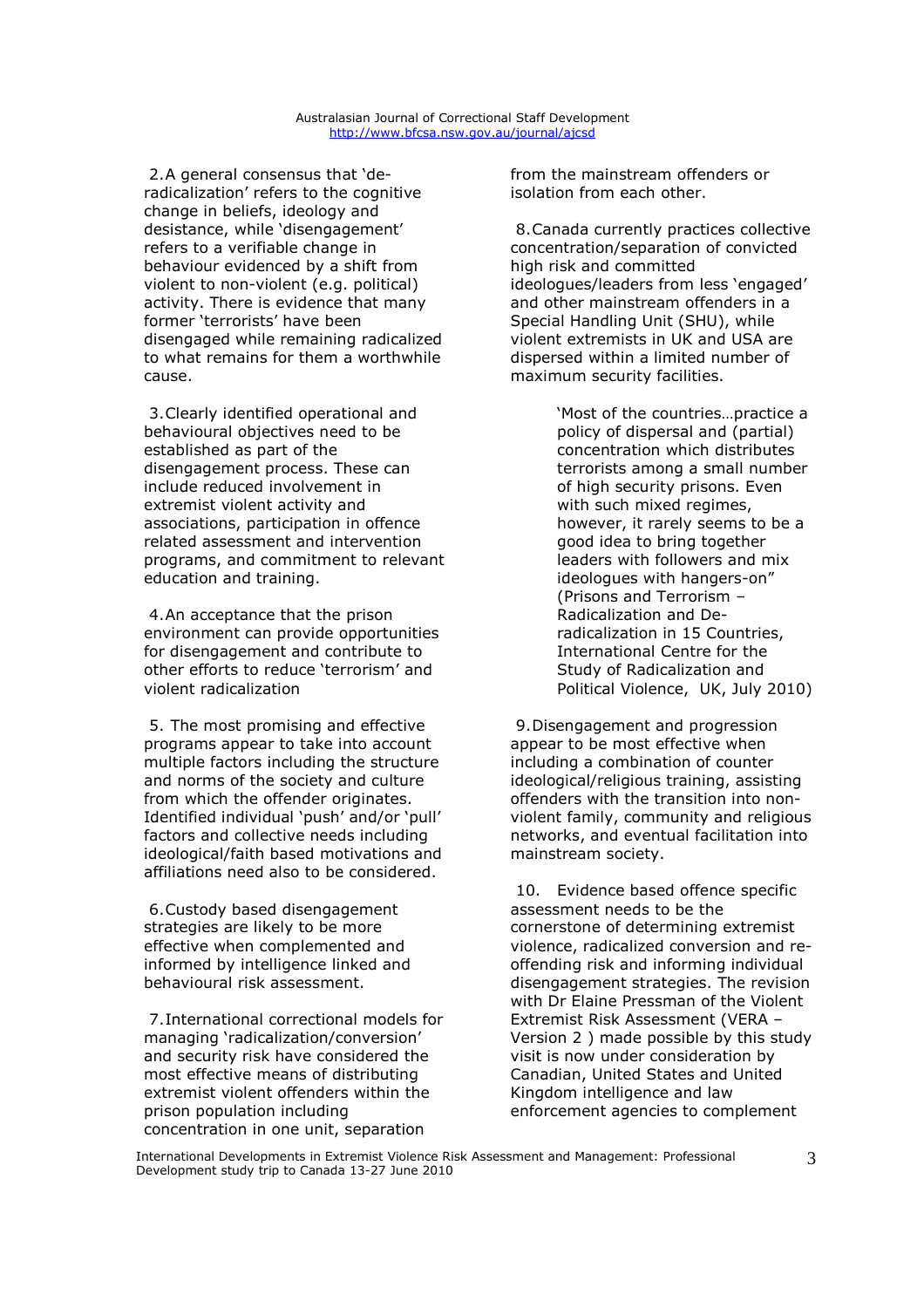intelligence linked and behavioural risk assessment.

11. I have since visited Indonesia (March 2011) to assist in the joint CSNSW/Department of Foreign Affairs and Trade (DFAT) prison reform project, specifically to advise, develop and train local corrections, intelligence and law enforcement officers in administration of the VERA-2 as part of multi-modal 'terrorist' risk assessment.

12. International practice has not been able to establish whether religious re-education or employment/skills training, or any mix thereof, is likely to be most effective. The best outcome has been found when disengagement programming has been at least in part informed by assessment of individual risks/needs and appreciation of the nature of the offender population.

13. It is unreasonable and unrealistic to expect prison Imams and religious clerics to be spiritual advisers, welfare officers and terrorism experts all at the

same time. A core component of the most promising disengagement programs remains credible 'interlocutors' who can establish respectful relationships with inmates and relate to their individual personal and psychological needs.

14. Material or financial inducements for individual deradicalization/disengagement have not proven to be effective on their own.

15. Appropriate training and education of staff to assist in identifying known behavioural and operational risk indicators has been shown to be a critical factor in reducing opportunities for prison based violent radicalization.

16. Well resourced, appropriately staffed, safe and secure prison environments in which offenders are humanely managed are believed to minimize the 'space' for prison based violent radicalization and can assist the process of disengagement.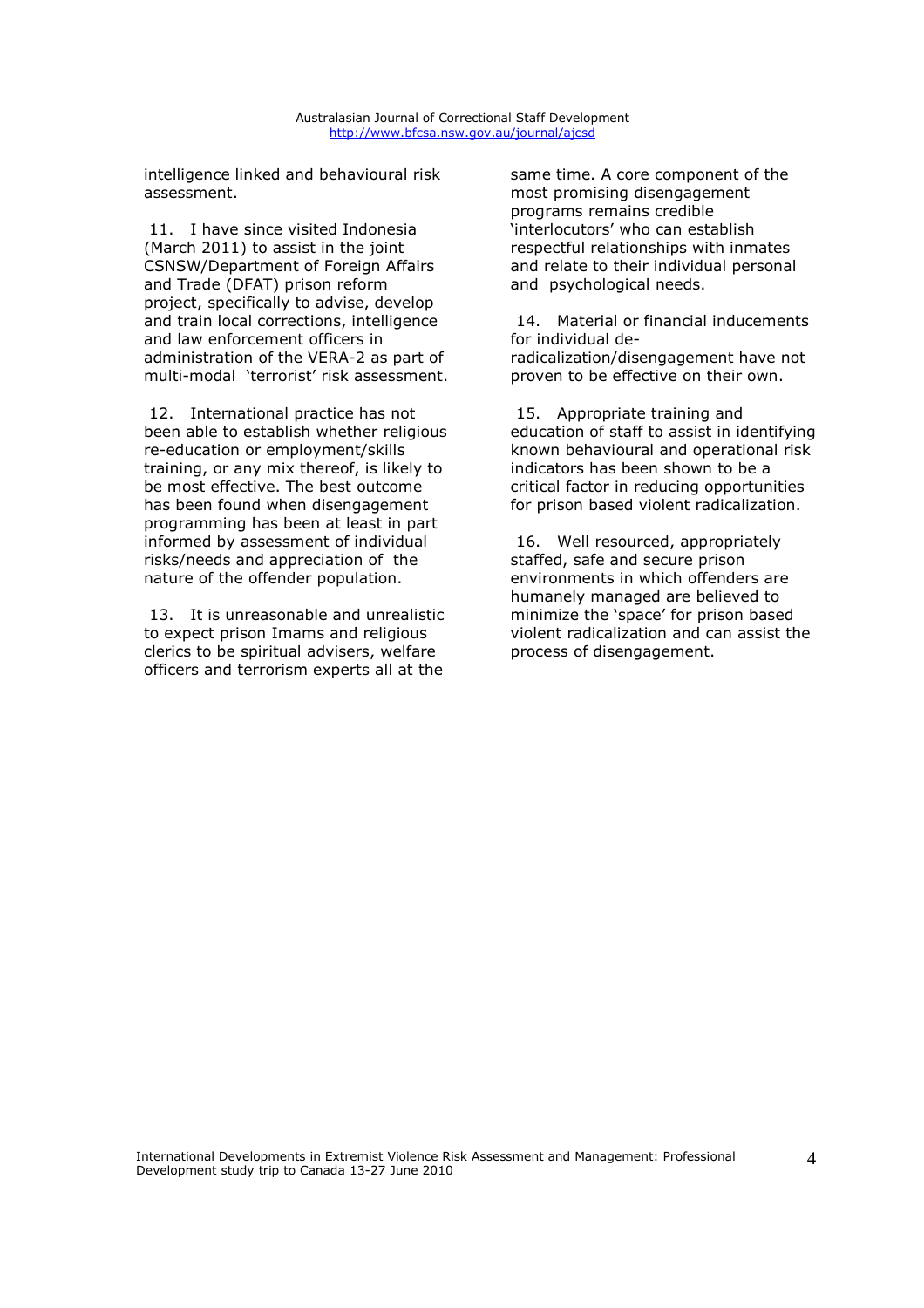Australasian Journal of Correctional Staff Development http://www.bfcsa.nsw.gov.au/journal/ajcsd



John Flockton with Dr Jeremy Littlewood, Director, Canadian Centre for Intelligence & Security Studies following the presentation to the Intelligence & National Security Seminar series at Carleton University, Ottawa, Canada



Dr D Elaine Pressman, study visit host, and Ms Jessica Sarazin International Programs Co-coordinator, Correctional Services Canada on route to Kingston Penitentiary, Millhaven Institution and the Ontario Regional Treatment Centre in Kingston